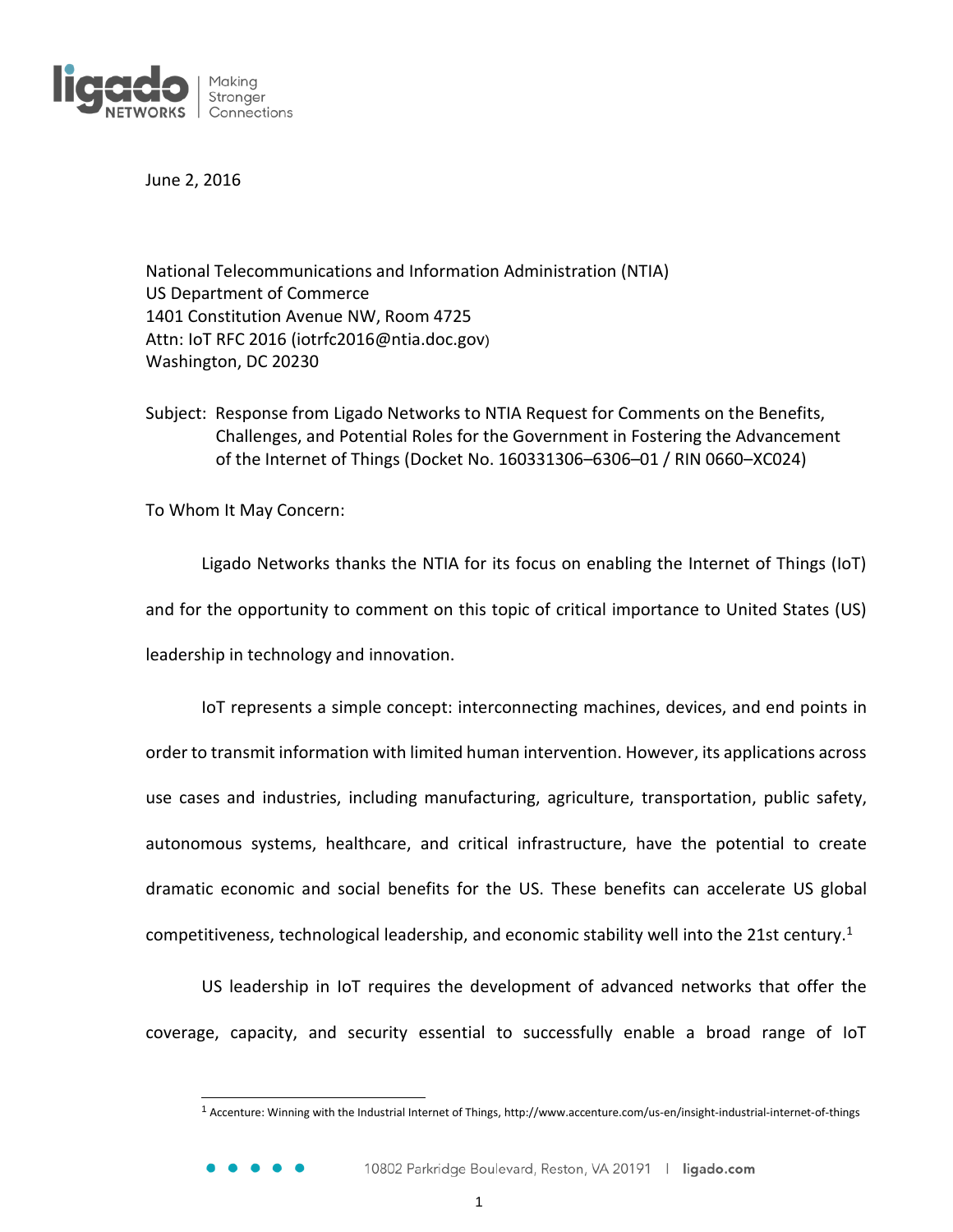applications. Industry, with support and encouragement from the NTIA and FCC, has addressed similar challenges in the past, and is fully capable of shaping a vibrant IoT ecosystem. As the NTIA explores the role of government in fostering the development of IoT, Ligado Networks urges it to promote the development of multi-tiered, heterogeneous networks that can deliver critical capabilities to achieve the transformative benefits of IoT and serve many emerging fifthgeneration (5G) use cases.

As a leading innovator in heterogeneous satellite networks, Ligado Networks offers the following comments for NTIA's consideration. First, we propose a clear definition for IoT, including its five most important characteristics, and describe the factors essential to its development. Second, we characterize the most significant technological challenges affecting US leadership in developing a vibrant IoT ecosystem. Third, we articulate a bold, yet realistic vision for IoT through a characterization of its benefits to US economic vibrancy. Our full comments are included in the following pages.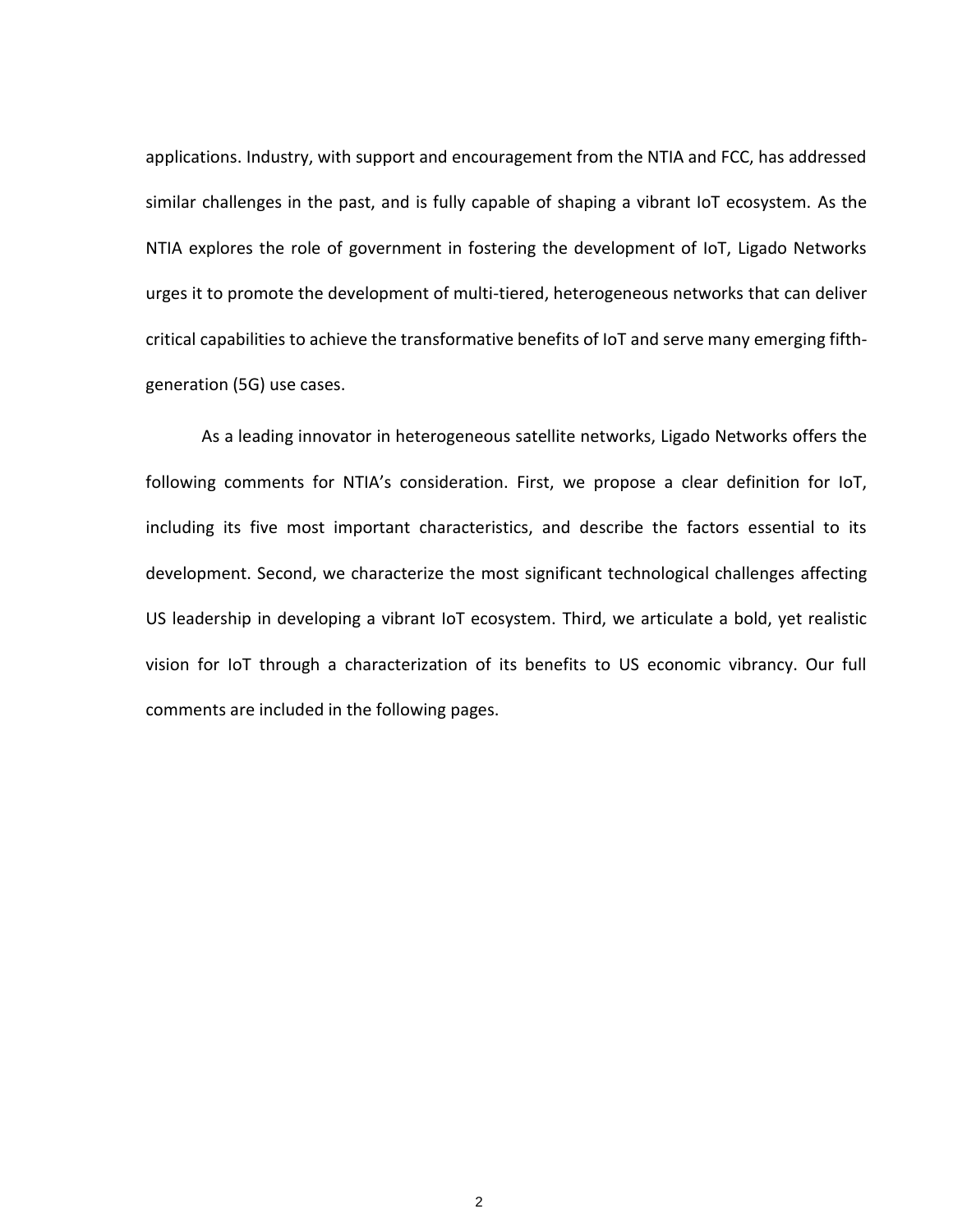### **1. Defining the Internet of Things (IoT)**

**1.1 The Internet of Things (IoT) is heterogeneous and offers the potential to enable a diverse set of innovative solutions to improve economic and societal performance**

Conceptually, IoT refers to an interconnected network of intelligent 'objects,' including communication devices, sensors, and actuators, capable of sending and/or receiving information with or without ongoing human intervention. We believe that IoT can be viewed across three dimensions, as depicted

in Figure 1.

First, IoT encompasses both Machine to Machine (M2M) devices, which do not require ongoing human interaction, as well as other, more traditional devices which offer varying degrees of human interaction through one or more input and / or output



nodes. Second, each category of IoT devices may also include either fixed devices, which are installed in a permanent location, or nomadic / mobile devices, which require a portable, often wireless connection. Third, and most importantly, the IoT ecosystem depicted in Figure 1 reflects multiple classes of devices with various levels of criticality for their communications: these include devices which are part of our everyday lives, and those which support critical elements of life, safety, and security. We believe that this latter segment of devices, which represent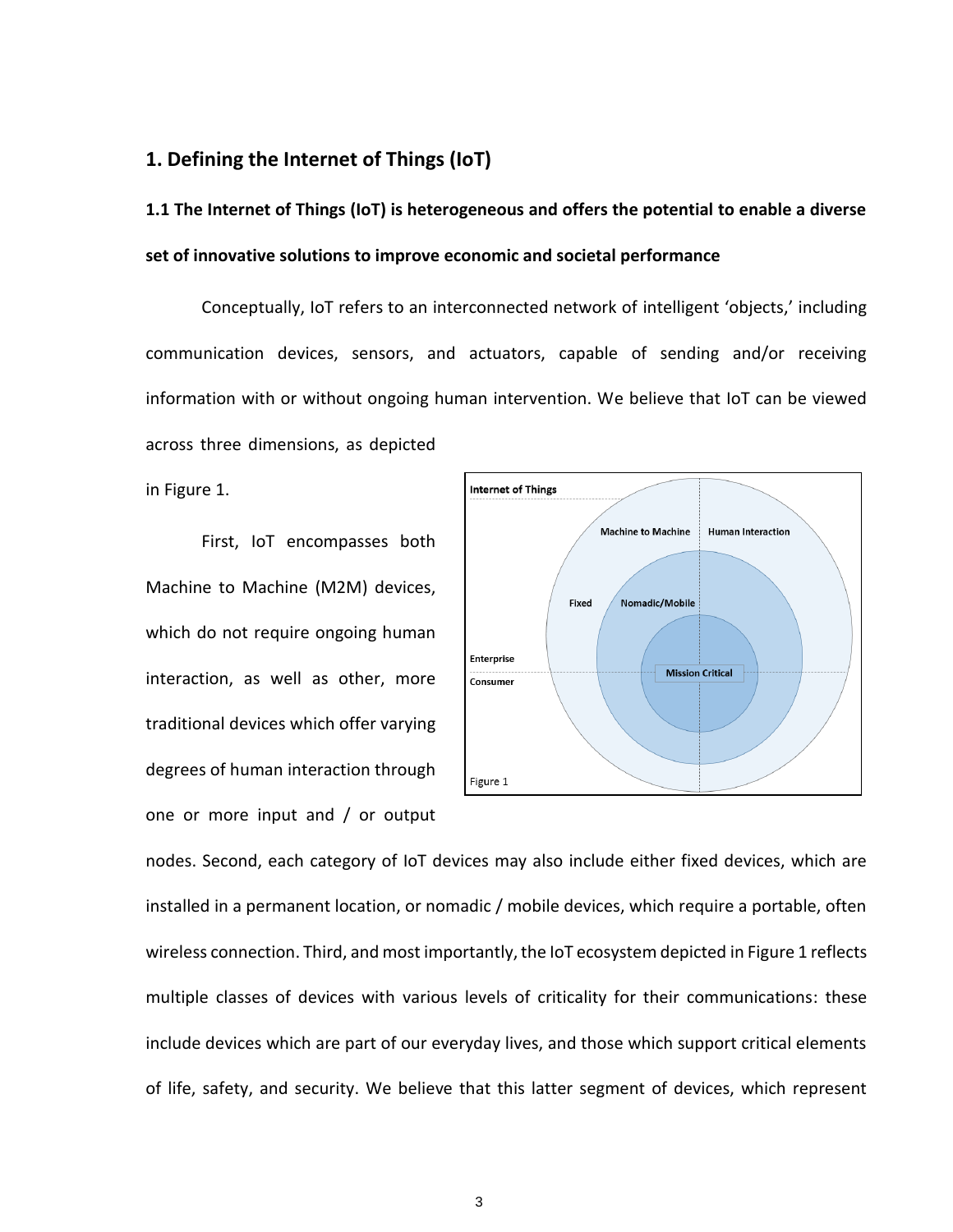'mission-critical' things, has the power to revolutionize applications related to national security and public safety, critical infrastructure security and efficiency, and economic competitiveness.

In order to deploy an IoT ecosystem capable of supporting these critical things, Ligado Networks believes IoT-centric networks must deliver five key characteristics: pervasive connectivity, ultra-reliability, peer-to-peer connections, precision location, and end-to-end security.

**Pervasive Connectivity:** Seamless network connectivity across geographies and populations is essential to the success of IoT deployment. Supporting this connectivity across a wide variety of economic and social applications requires flexible networks that are multi-tiered and heterogeneous. Hybrid satellite-terrestrial networks – supporting both broadcast and unicast satellite services in parallel with terrestrial operations / augmentation – are ideal to ensure pervasive and highly reliable connectivity.

**Ultra-Reliability:** Mission-critical IoT applications require constant network communication, making ultra-reliability crucial to their success. Objects communicating realtime military, air traffic control, and healthcare information, to name just a few critical applications, will be limited in their usefulness by the dependability of their connections. Interference and latency are examples of issues that could affect networks, and providers must overcome or mitigate these issues to provide ultra-reliable service.

**Peer-to-Peer (P2P) Communications:** As IoT applications unfold and the number of connected objects grows, device-to-device communication is essential for automated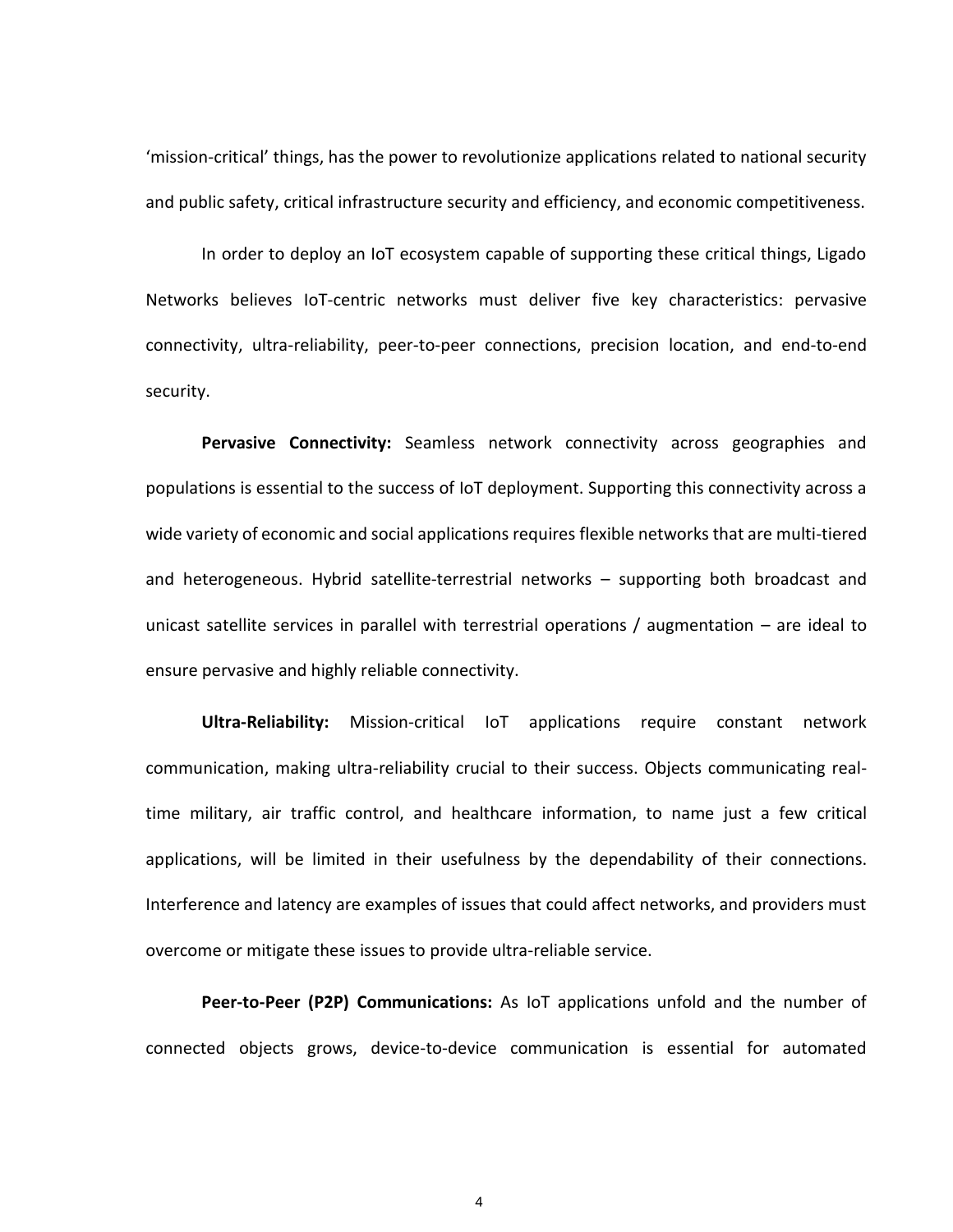information exchange, enhanced connectivity, and mesh network reliability. These capabilities may also help reduce network congestion and latency.

**Precision Location:** Centimeter-level accuracy is an important characteristic for a wide array of IoT applications including construction, healthcare, transportation, precision agriculture, and disaster relief. Advanced, IoT-centric networks must overcome known constraints within current GPS technology, including precise location identification and poor coverage when devices are located indoors or subject to inclement weather conditions. IoT networks can achieve this level of precision by augmenting current GPS systems with hybrid satellite and terrestrial networks.

**End-to-End Security:** Security is critical to information transmission. The IoT ecosystem will include an increasingly dense network of connected objects, and it is essential to protect the network from security issues, such as spoofing and hacking, which could lead to catastrophic consequences. The implementation of identity management and predictive analytics technologies are useful for recognizing potential breaches before they can be exploited.<sup>2</sup> In addition, certain types of networks are more naturally suited for secure transmissions; for instance, satellite networks, with fewer access points for breach, are inherently more secure than most terrestrial networks. $3$ 

The proliferation of IoT represents a paradigm shift for society and commerce in the United States and around the globe. The dramatic increase in the visibility and connectivity of

<sup>2</sup> IBM, Stay ahead of cyber attacks and fraud with predictive analytics, http://www.ibmbigdatahub.com/blog/stay-ahead-cyberattacks-and-fraud-predictive-analytics

<sup>3</sup> iDirect : Satellite Basics, http://www.idirect.net/Company/Resource-Center/~/media/Files/Corporate/iDirect%20Satellite%20Basics.pdf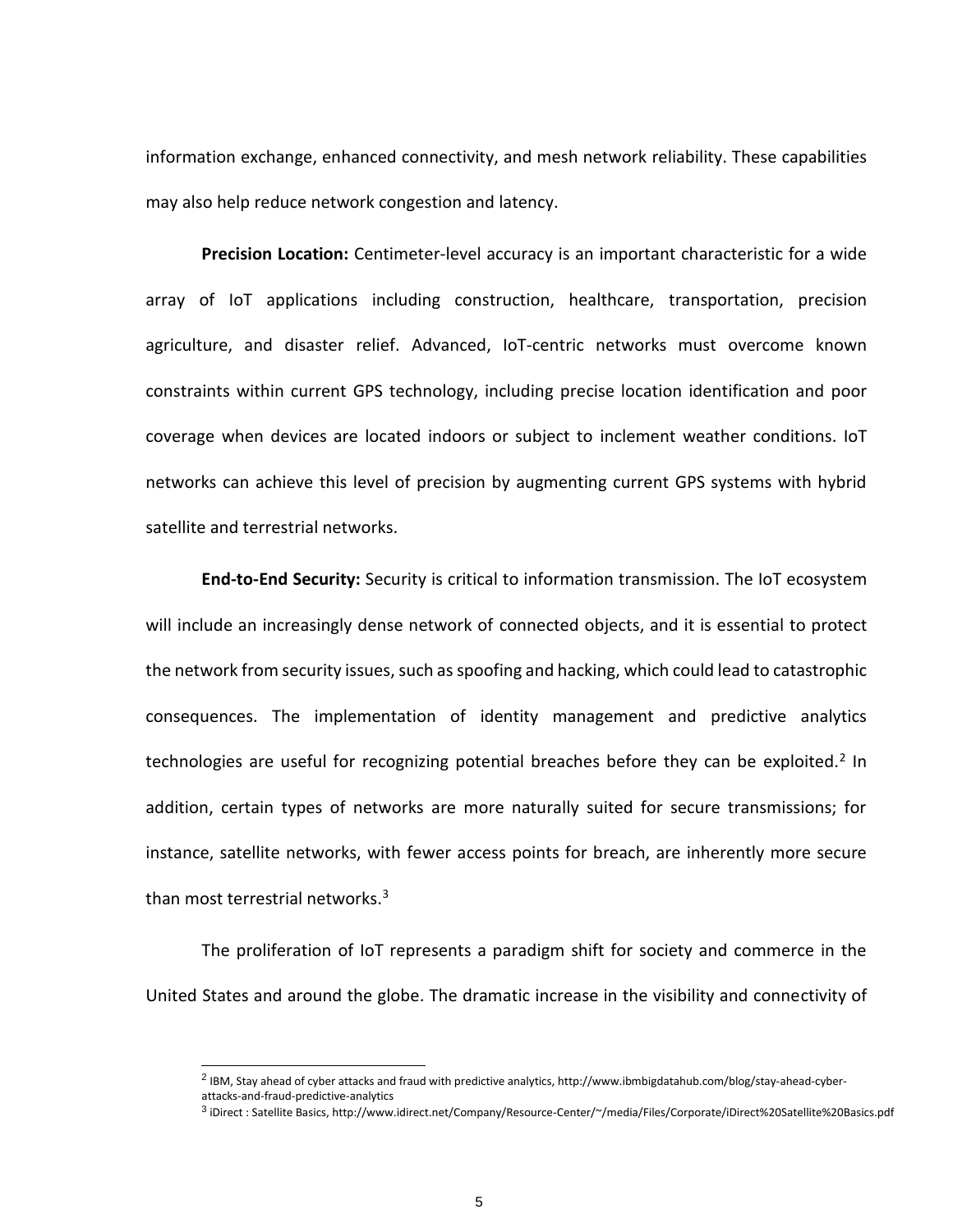objects in our midst will create an unprecedented level of transformation in both the public and private sectors, improving quality of life, enabling new services, increasing economic productivity and efficiency, and addressing societal challenges.<sup>4</sup>

Next-generation, IoT-centric networks, including Ligado's hybrid satellite network service offerings, can enable some of the most transformative next-generation/5G use cases. However, policymakers must support efficient use of existing spectrum assets, particularly those in the mid-band, to develop the 5G network capabilities that will allow providers to deliver the full potential of IoT.

Advanced hybrid terrestrial-satellite networks, optimized for IoT, can start to address next-generation/5G connectivity requirements across the ecosystem of mission-critical things. We are developing the leading hybrid satellite-terrestrial network architecture and optimizing it to deliver ultra-reliable, highly secure, and pervasive connectivity. Our unique capabilities allow us to provide service in regions that aren't covered by traditional operators, which overlook regions of low population density where much of the ecosystem of mission-critical things will originate. Although 4G wireless networks provide service to 98% of the US population, they cover just 20% of the nation's geographical area.<sup>5</sup> Critical IOT endpoints, both mobile and infrastructural, are more widely distributed than is the population and the transformative utility of IOT will require pervasive connectivity that only hybrid networks can deliver.

<sup>4</sup> GSMA Report: The Impact of the Internet of Things:

http://www.gsma.com/newsroom/wp-content/uploads/15625-Connected-Living-Report.pdf

<sup>5</sup> US Department of Homeland Security, Tech Note, http://www.firstresponder.gov/SAVER/Documents/4G-Routers\_TN\_1215- 508.pdf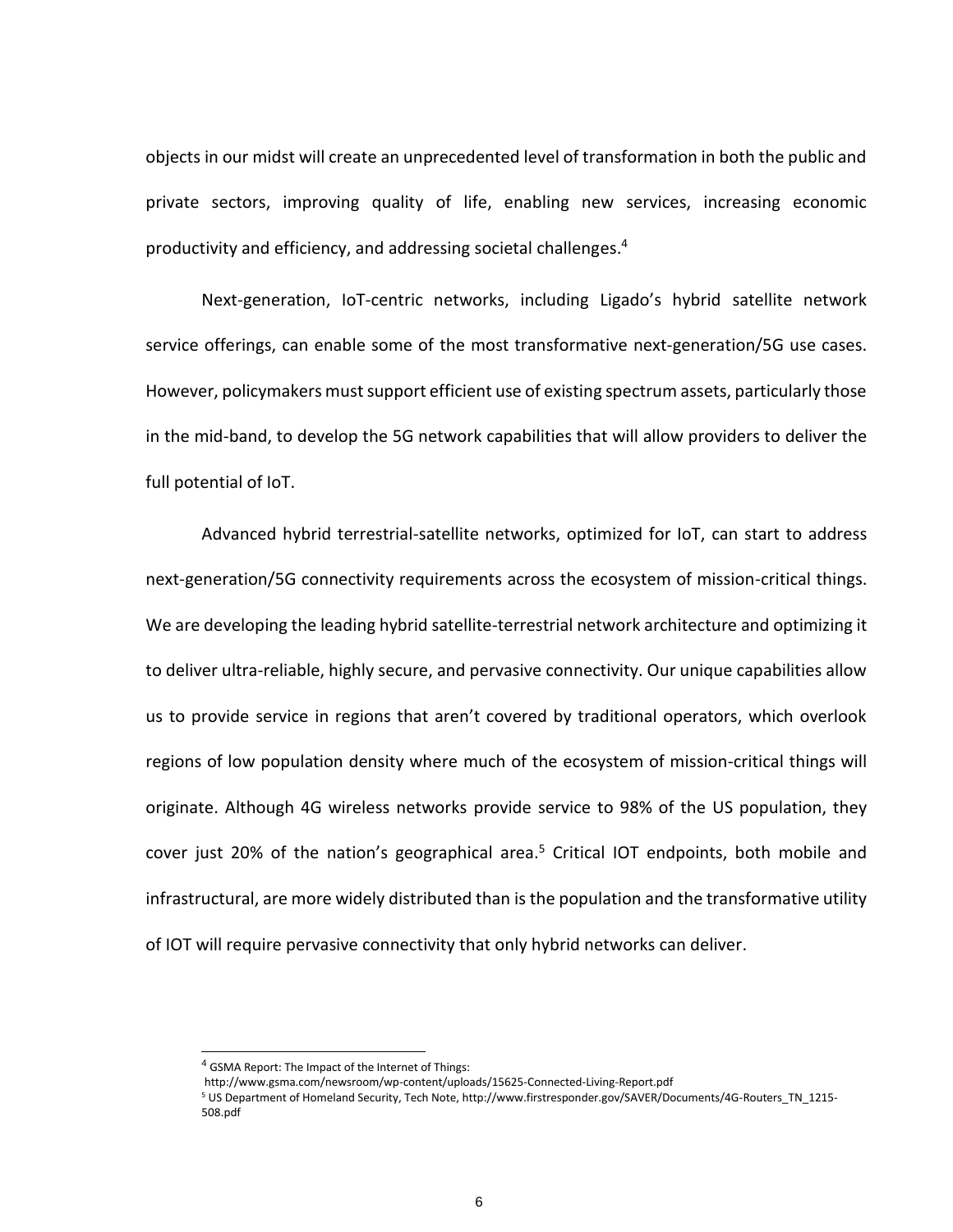## **1.2 The correct balance of industry and government leadership is essential to the development of a vibrant IoT ecosystem**

The IoT ecosystem in the United States today is in the early stages of its development. Its emerging status presents industry and government with unique opportunities and challenges to shape further development and deployment. Despite an unstructured environment and uncertainty around the way forward, many elements of the IoT ecosystem are beginning to materialize. Current projections predict 21 billion IoT devices will be installed globally by 2020,<sup>6</sup> with over \$6 trillion invested in IoT infrastructure over the same period.<sup>7</sup>

Past generations of communications network deployments provide strong evidence of industry's ability to anticipate and satisfy demand for products and services. This success is predicated on government's successful development of forward-looking regulatory frameworks that provide flexibility and enable industry's innovation and development of new technologies. Evidence of this successful collaboration is reflected in clear US leadership in the development and deployment of 4G. In fact, CTIA recognizes that the US was "one of the first countries to deploy 4G LTE starting in 2010 and has expanded coverage, deployed advanced technology, and enabled high speed broadband networks to stay at the forefront."<sup>8</sup>

Through a well-developed regulatory framework that supports efficient and flexible use of spectrum, including sharing in some bands and advanced planning for auctions, US industry

<sup>6</sup> Gartner, Gartner Says 6.4 Billion Connected "Things" Will Be in Use in 2016, Up 30

Percent From 2015, http://www.gartner.com/newsroom/id/3165317

 $<sup>7</sup>$  PwC, The Industrial Internet of Things,</sup>

http://www.pwc.com/gx/en/communications/pdf/industrial-internet-of-things.pdf

<sup>8</sup> CTIA, The U.S. is a Global Leader in 4G LTE, <http://www.ctialatest.org/2015/09/25/the-us-is-a-global-leader-in-4g-lte/>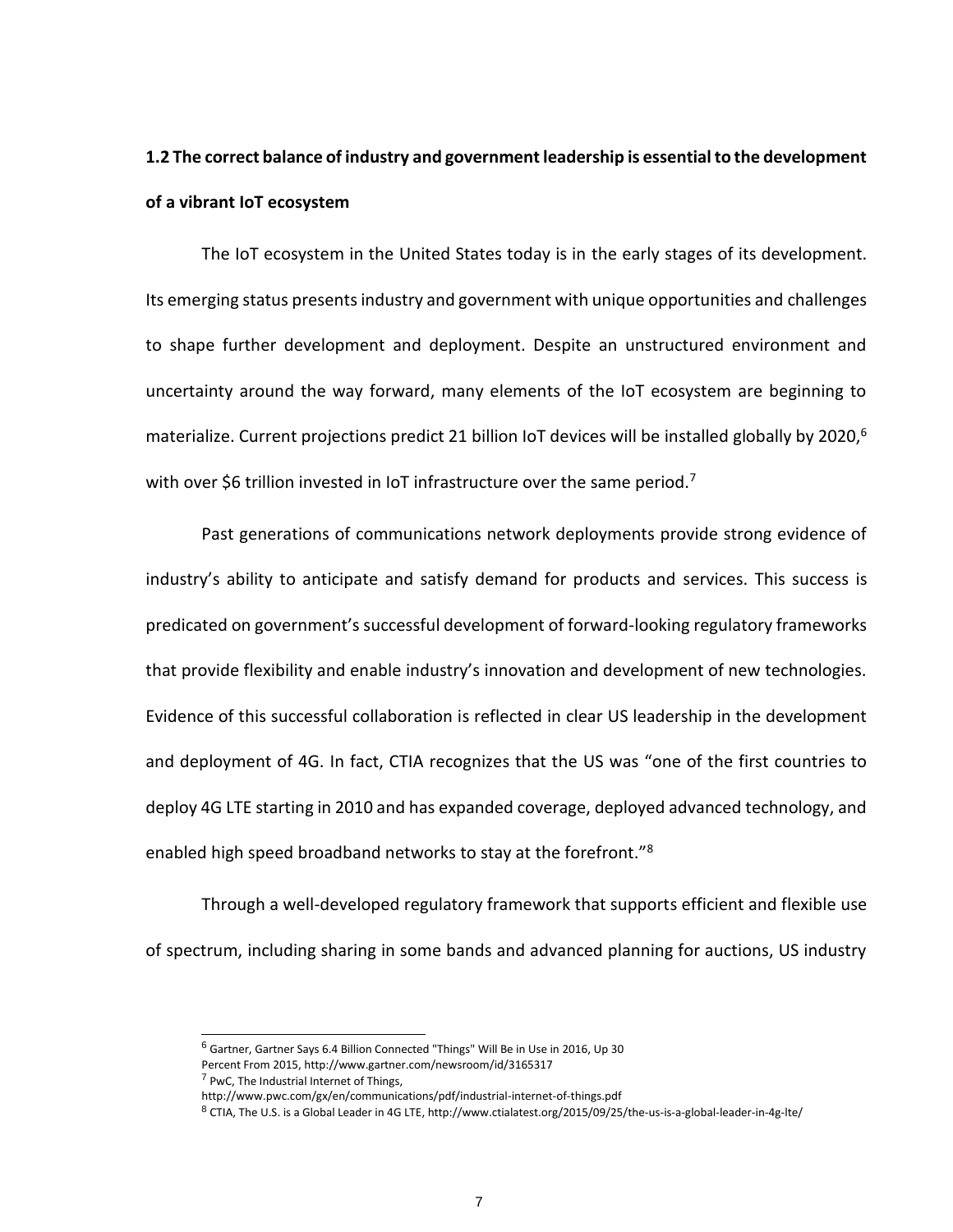has led globally in technology innovation and service development. In addition, NTIA and FCC encouragement of a competitive marketplace and a neutral approach towards individual technologies and architectures has resulted in service provider experimentation, the evolution of a heterogeneous and multi-layered 4G network, and widespread availability of compatible devices. Likewise, the success of the US IoT ecosystem will depend on continued collaboration between industry and government to encourage the formation of competitive markets and support the efficient use of spectrum for IoT applications.

Industry must take the lead, with strong support from government, to develop networks that offer pervasive and ultra-reliable access to services and address cybersecurity and privacy concerns. Industry and government have faced similar challenges in the past and, through partnership, are well-equipped to respond in order to carry this momentum forward, once again positioning the US to maintain its leadership position and capture the extensive benefits of a vibrant telecommunications sector.

#### **1.3 IoT offers the opportunity to enhance US global competitiveness and economic growth**

IoT is unquestionably the next evolution in telecommunications, offering the potential to fundamentally change both industry and society. Through efficient and flexible use of our nation's existing spectrum allocations and position as a technology innovator, IoT can create new, high-value jobs across industries and regions. Just two decades ago, US investment in the proliferation of the Internet stimulated far-reaching benefits, increasing manufacturing incomes and creating jobs in industries such as semiconductors, computing, and information services. $9$ 

<sup>&</sup>lt;sup>9</sup> McKinsey, Internet Matters: The Net's Sweeping Impact on Growth, Jobs, and Prosperity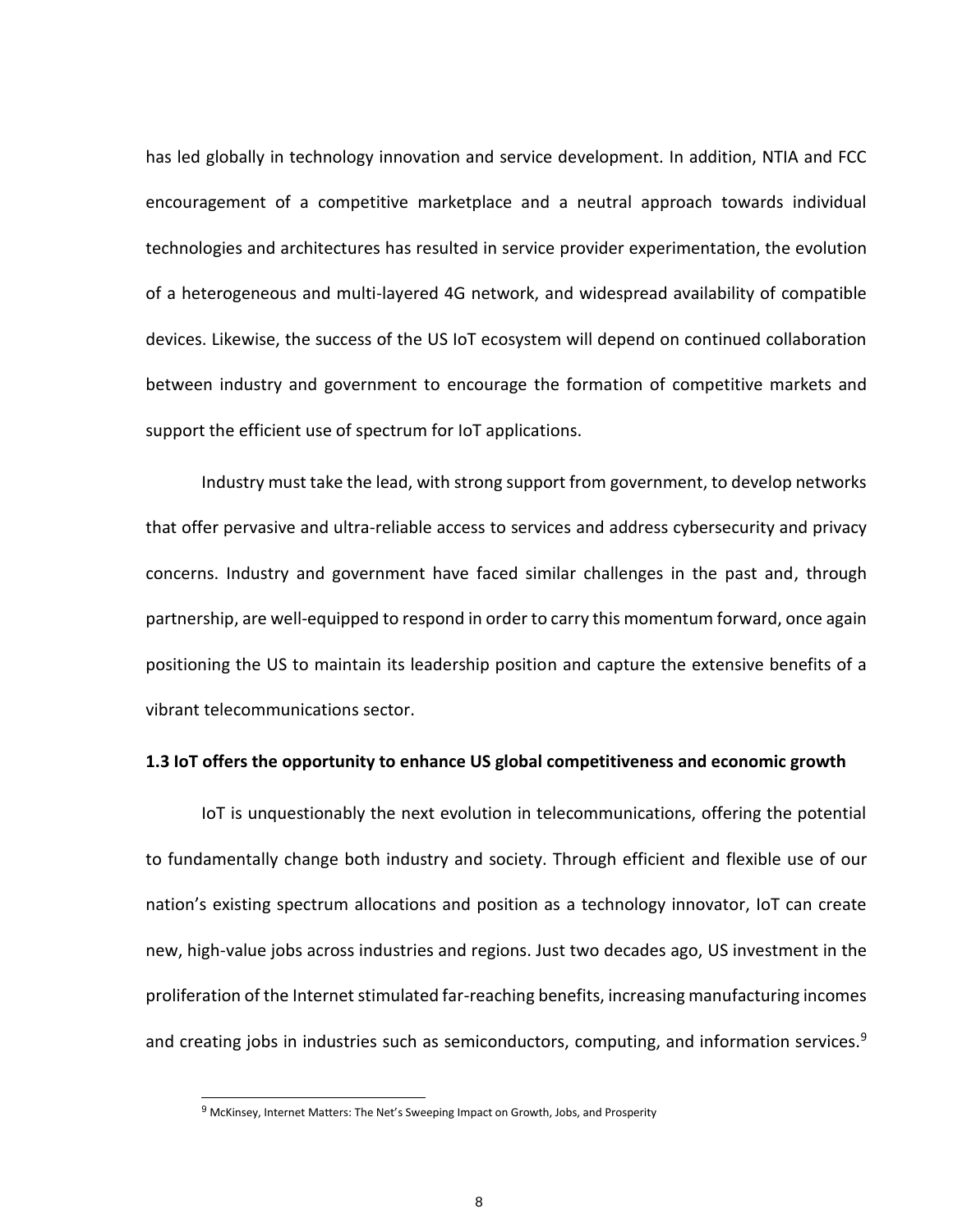IoT is expected to yield similar benefits; in fact, Industrial IoT applications alone are expected to add \$14.2 trillion to the US economy by 2030.<sup>10</sup>

The US must act quickly to maintain its position as a global leader in Internet technology, as the world universally embraces and implements IoT. Industry and government must be proactive and expeditious in bringing more licensed spectrum to market and incentivizing greenfield network deployments to enable the US IoT ecosystem to reach its full potential.

### **2. Technical Initiatives Required to Enable US Leadership in IoT**

#### **2.1 Existing licensed spectrum should be efficiently used for maximum utilization**

The NTIA and FCC should be commended for proactively managing processes to efficiently and effectively put spectrum to highest social and economic use. The successful development of a vibrant IoT ecosystem will hinge on similar planning to make current spectrum assets available for next-generation/5G networks that will serve the growing IoT market. Pervasive, reliable, secure, and cost-effective connectivity is critical to satisfy coverage and capacity demands from IoT objects in both enterprise and consumer applications, and government must prioritize efficient use and promote spectrum-sharing for of this increasingly scarce resource to shape a thriving IoT ecosystem.

Availability of licensed, mid-band spectrum is particularly critical to accelerate the delivery of mission-critical services for national security and public safety, infrastructure, and

http://www.mckinsey.com/industries/high-tech/our-insights/internet-matters

 $10$  Accenture, Growth game-changer drives progress and prosperity, http://www.accenture.com/us-en/insight-industrial-internetthings-growth-game-changer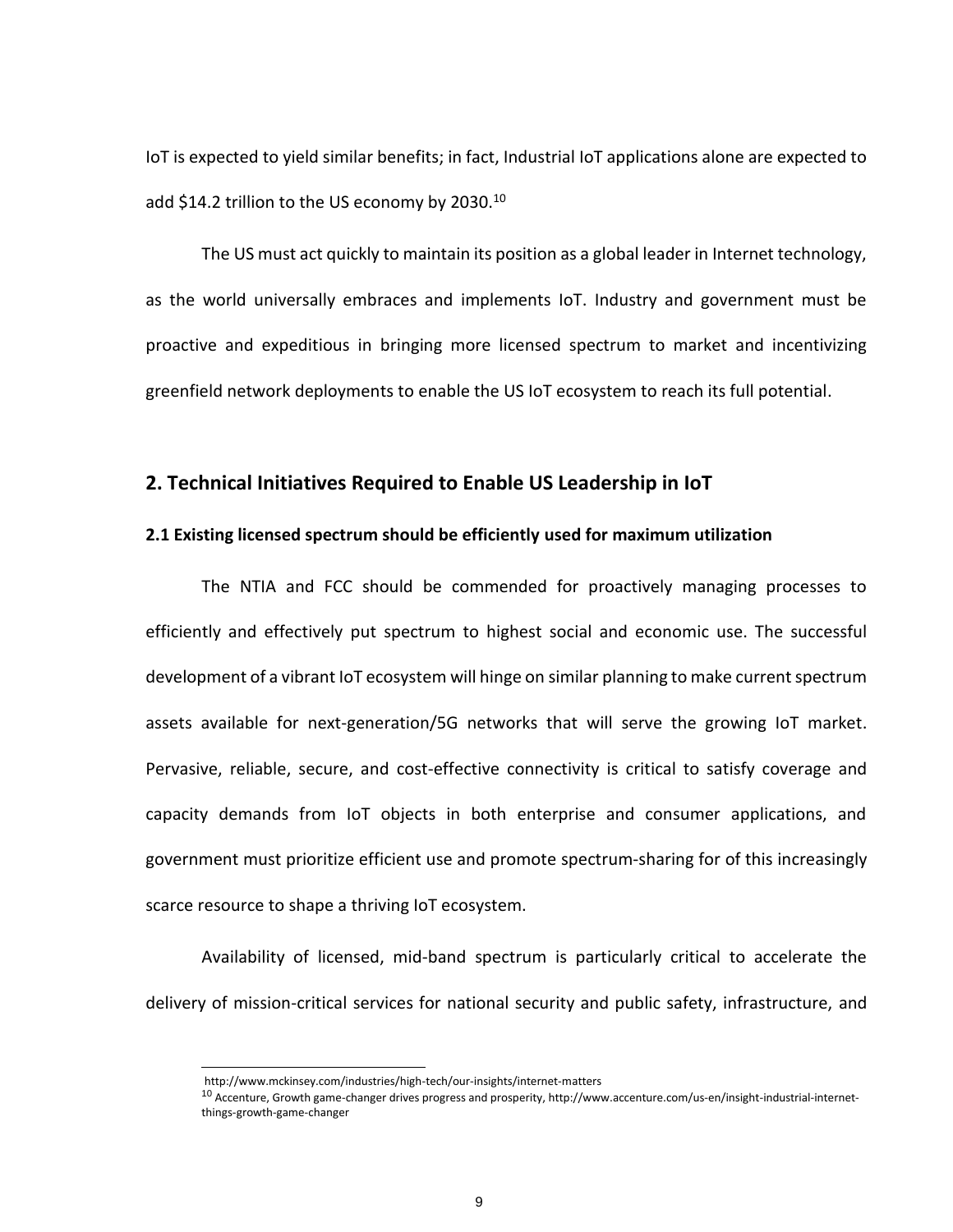mission-critical applications. The NTIA should collaborate with other government agencies to prioritize flexible use of mid-band spectrum across multi-layered networks thereby accelerating the growth of critical IoT applications, which depend on ultra-reliable, highly-secure, and capacity-rich connectivity. Delays in permitting terrestrial use of mid-band spectrum will only impede the development of greenfield networks optimized to deliver mission-critical IoT services.

#### **2.2 Addressing cybersecurity concerns is critical to support widespread adoption of IoT**

As the IoT ecosystem scales, especially around mission-critical applications, proactive and well-designed cybersecurity standards will become essential to overall ecosystem stability. Data risks in next-generation IoT will increase, due to the diversity and volume of devices and networks that can be breached. Hybrid satellite terrestrial networks with advanced technology will enable more secure transmissions. Satellite systems inherently have fewer access points for breach, while terrestrial network augmentations are greenfield deployments that can more readily implement advanced end-to-end security architecture.

Cybersecurity is especially significant as IoT is adopted across multiple industries. Objects performing mission-critical tasks in high-stakes environments are prime targets for attacks, and the consequences of a breach in national security and critical infrastructure applications could be dire. Conservative estimates of the economic impact from cyber-attacks put the losses at \$100 billion annually, and could increase significantly with the growth of IoT devices.<sup>11</sup> Industry

<sup>&</sup>lt;sup>11</sup> AFCEA International Cyber Committee, The Economics of Cybersecurity,

http://www.afcea.org/committees/cyber/documents/CyberEconfinal.pdf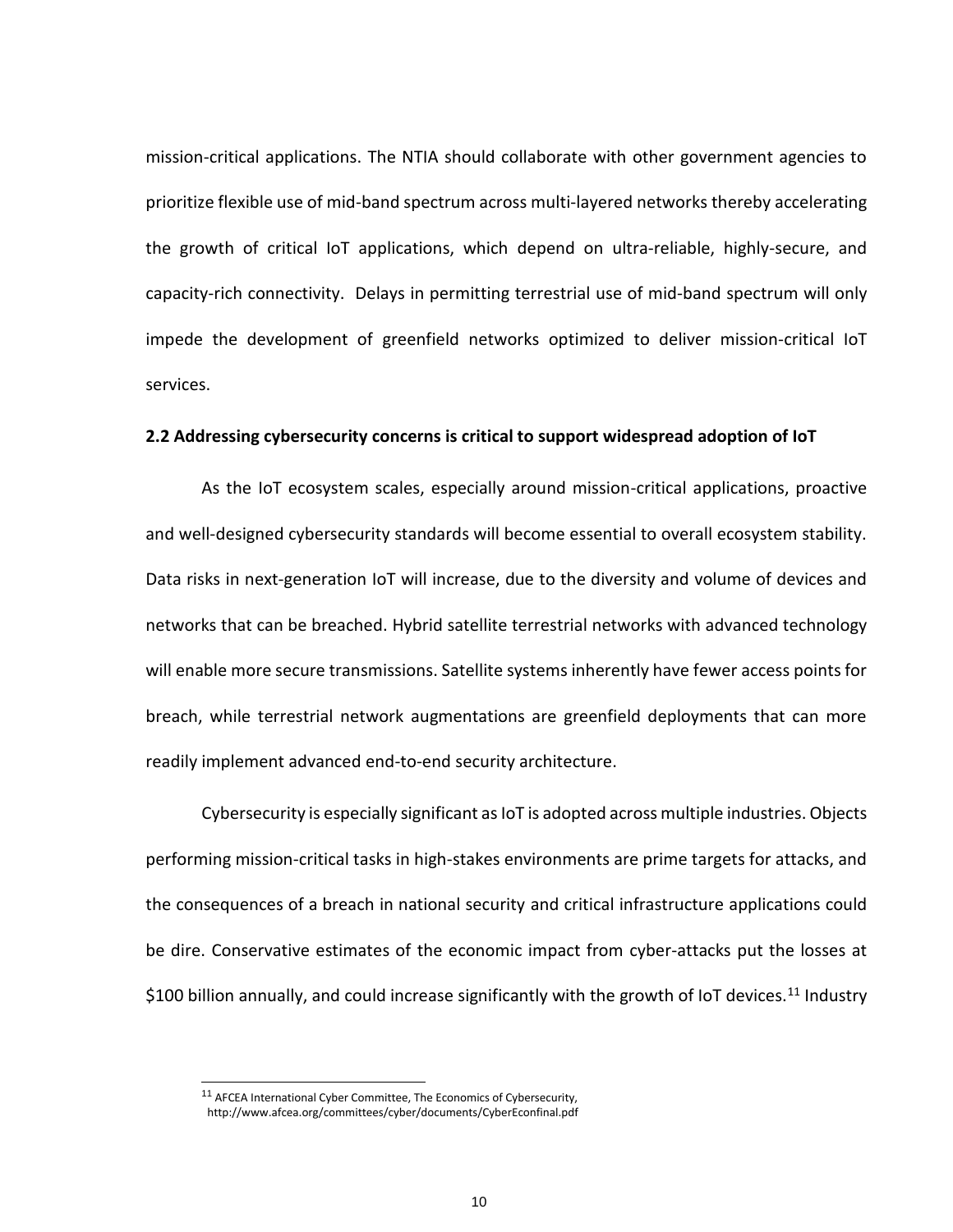and government, with support from NIST, NTIA, and FCC, should continue to collaborate to develop security standards for next-generation IoT.

Standards for end-to-end security, including data encryption, integrity, and source authentication, as well as pervasive connectivity are critical components of building a secure and robust IoT ecosystem. Greenfield deployments, where key cyber and privacy considerations are factored into the original design, can prioritize implementation of such new security standards. Establishing standards in the early stages of IoT proliferation will accelerate adoption across industries and minimize the potential for damage from incidents along the way.

## **2.3 Networks should possess the capability to prioritize devices, applications, and services to manage increased demand**

IoT objects that support mission-critical applications rely on pervasive and ultra-reliable connections. As billions of objects, many of which require uninterrupted and pervasive connectivity, join IoT networks, greenfield deployments can successfully optimize for capacity, coverage, security, and latency requirements and prioritize across application and service needs. Ligado Networks agrees with industry and government stakeholders on the importance of dynamically managing service demands for mission-critical users based along the following prioritization:

- 1. **National Security:** Protect the US homeland from internal and/or external threats; enable priority access for national intelligence, military, and law enforcement users
- 2. **Public Safety:** Enable first responders to provide law enforcement, disaster response, and emergency services to regional and local populations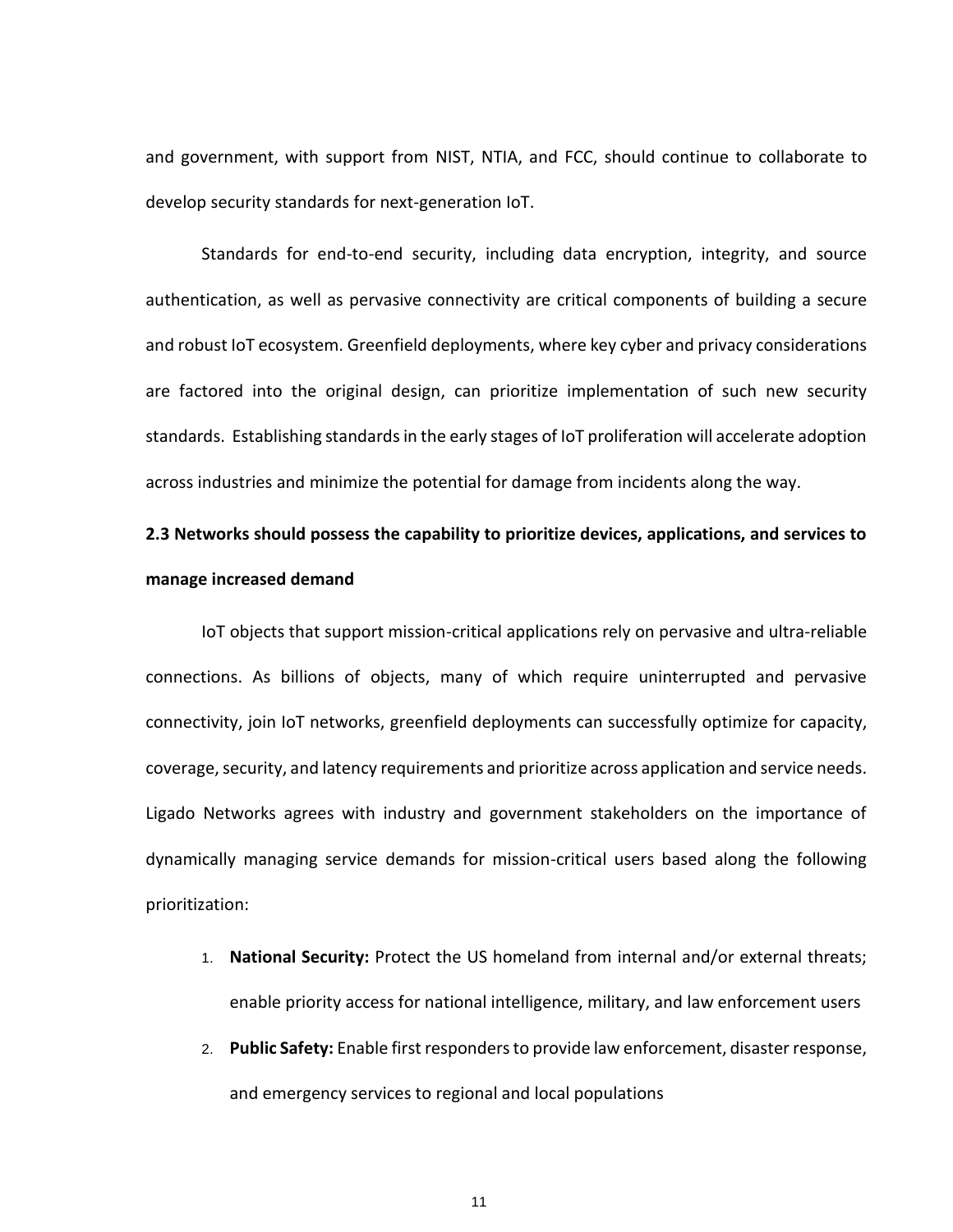- 3. **Critical Infrastructure:** Support national, regional, and local infrastructure integrity, including the power grid, hospitals, and roadways / bridges
- 4. **Transportation and Commercial:** aviation, automotive, commercial transportation, rail, maritime, and UAS enablement – aerial or terrestrial

Industry also needs to develop and support solutions for offloading data based on demand and category of use. Optimizing for data compression, buffering, filtering, and transmission is crucial. For example, national security applications cannot experience delays without losses, whereas consumer applications such as home temperature controls can tolerate elevated buffering and filtering of data transmissions. IoT networks must scale with demand and utilize a flexible architecture to enable truly ubiquitous coverage. As greenfield deployments emerge, industry should prioritize and government should encourage the networks best suited to prioritizing / offloading information, such as hybrid terrestrial-satellite networks.

### **3. Economic Benefits of US Leadership in IoT**

# **3.1 Industry and government should shape the IoT ecosystem by leading in spectrum allocation, policy creation, innovation, and collaboration**

US leadership in developing and deploying a vibrant and state-of-the-art IoT ecosystem is an essential element of maintaining our nation's global competitiveness in the 21st century. The NTIA and FCC should collaborate with industry and play a significant role in four critical areas that will shape the IoT environment – spectrum, policy, innovation, and collaboration.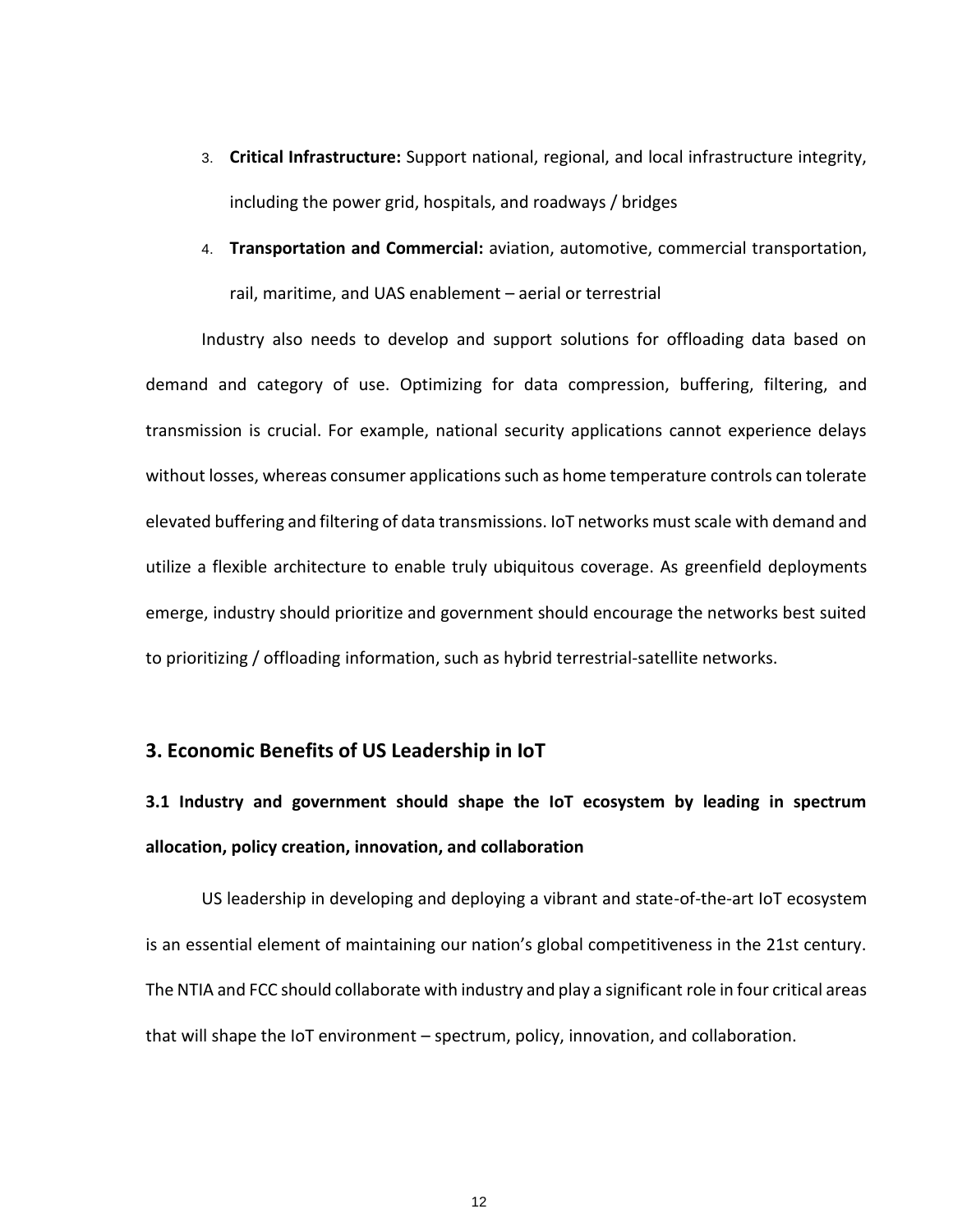**Efficient use of spectrum is critical to meet IoT network demands:** The NTIA and FCC have been remarkably proactive in finding innovative ways to allocate spectrum through auctions and spectrum sharing to providers who can make the most effective use of these assets. Government should continue to promote flexible spectrum use and encourage the proliferation of advanced networks required for the 5G future. Simply put, next-generation mobile networks need new real estate – greenfield spectrum not currently in use – if we are to successfully build advanced IoT networks.

Critical to the efficient use of spectrum is that different frequencies are deployed in ways that exploit their comparative advantages. Longer distance communications (over many miles) should take place on lower band spectrum that is best used in coverage type networks. Shorter distance communications (over several miles) should utilize mid-band spectrum best suited for flexible coverage and capacity use. Very short distance communications (well under a mile) should take place on very high frequencies with wider channels that support the greatest capacities. Only by utilizing such network architecture will spectrum be put to its most efficient uses.

Thanks to the leadership of the NTIA and FCC, policy makers have already begun to open the new frontier of very high frequencies for millimeter wave length radio waves. And the first-ever auction of low-band broadcast spectrum is now underway offering as much as 100 MHz of spectrum currently used by television stations for wireless use. The missing piece in all this is the creation of ample new mid-band spectrum to be used for mission-critical IoT applications and 5G. Ligado Networks envisions using its mid-band spectrum across terrestrial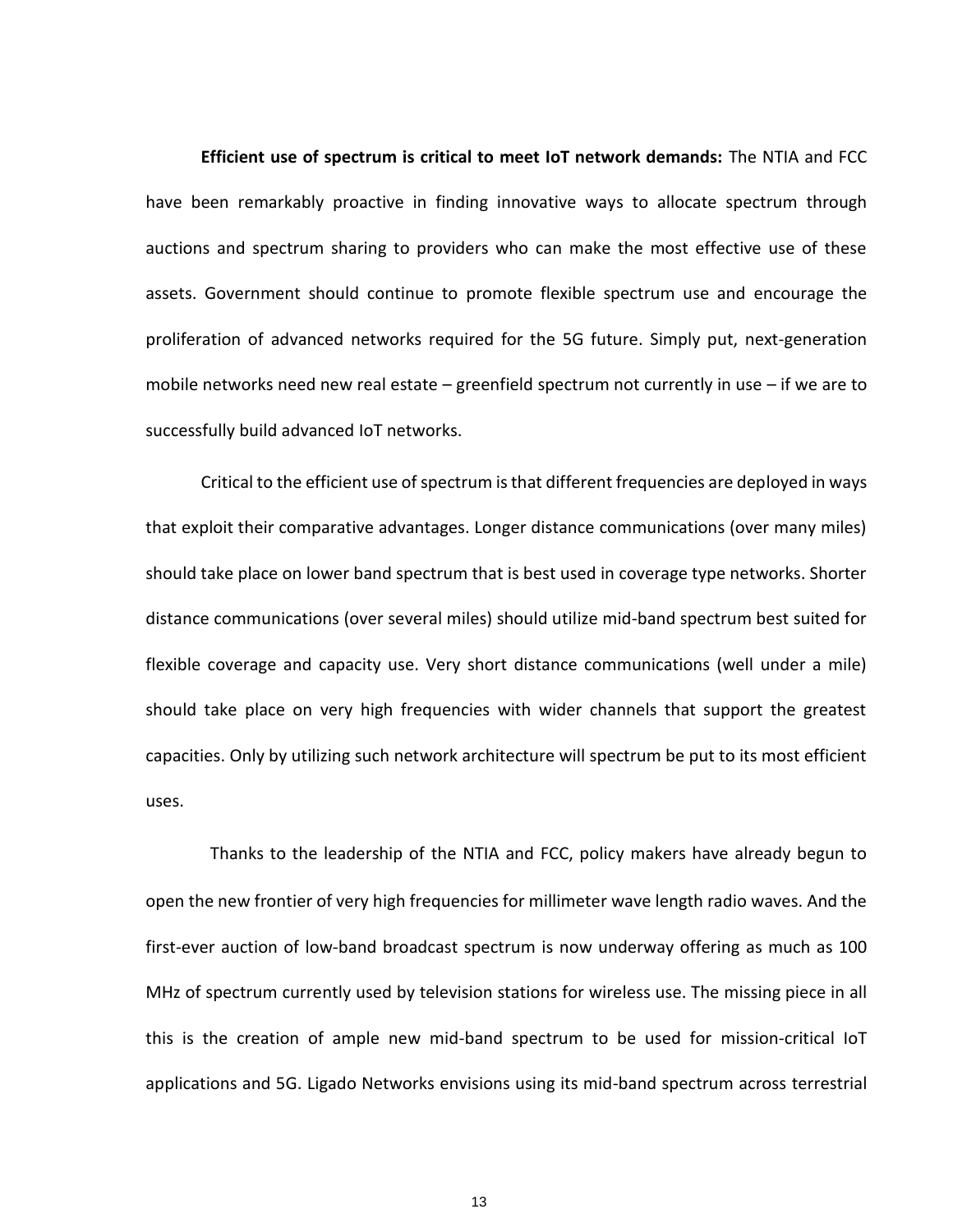and satellite architectures to develop heterogeneous, multi-layered networks that are optimized for IoT capacity and coverage requirements.

**Set open, constructive policy to foster IoT growth:** An open regulatory environment and favorable policy guidelines are essential to advancing large scale IoT adoption across industries. The NTIA and FCC should work with stakeholders from industry, consumer protection, and other groups to define appropriate standards for data privacy and information security. By establishing a regulatory framework to address these challenges, the development of the IoT ecosystem will accelerate through industry's investments in and deployment of critical IoT applications.

**Encourage network innovation to support IoT development**: A broad range of technologies are essential to evolving the networks that underlie the IoT ecosystem. Industry has a proven record of developing and deploying technologies that meet end user needs through market-based dynamics. The NTIA and FCC should encourage this experimentation across technologies and allow the market to determine the best solutions to serve end user needs.

The evolution of the networks that support IoT will be unlike those that evolved to support voice and data wireless communications. Not only will IoT networks serve devices, not people, but they also can serve all geographies broadening the availability of new, differentiated network capabilities uniquely delivered by a hybrid satellite-terrestrial network. Existing wireless carriers are likely to prioritize existing terrestrial assets on their current footprints, which do not currently reach all geographies. The NTIA and FCC can encourage the advancement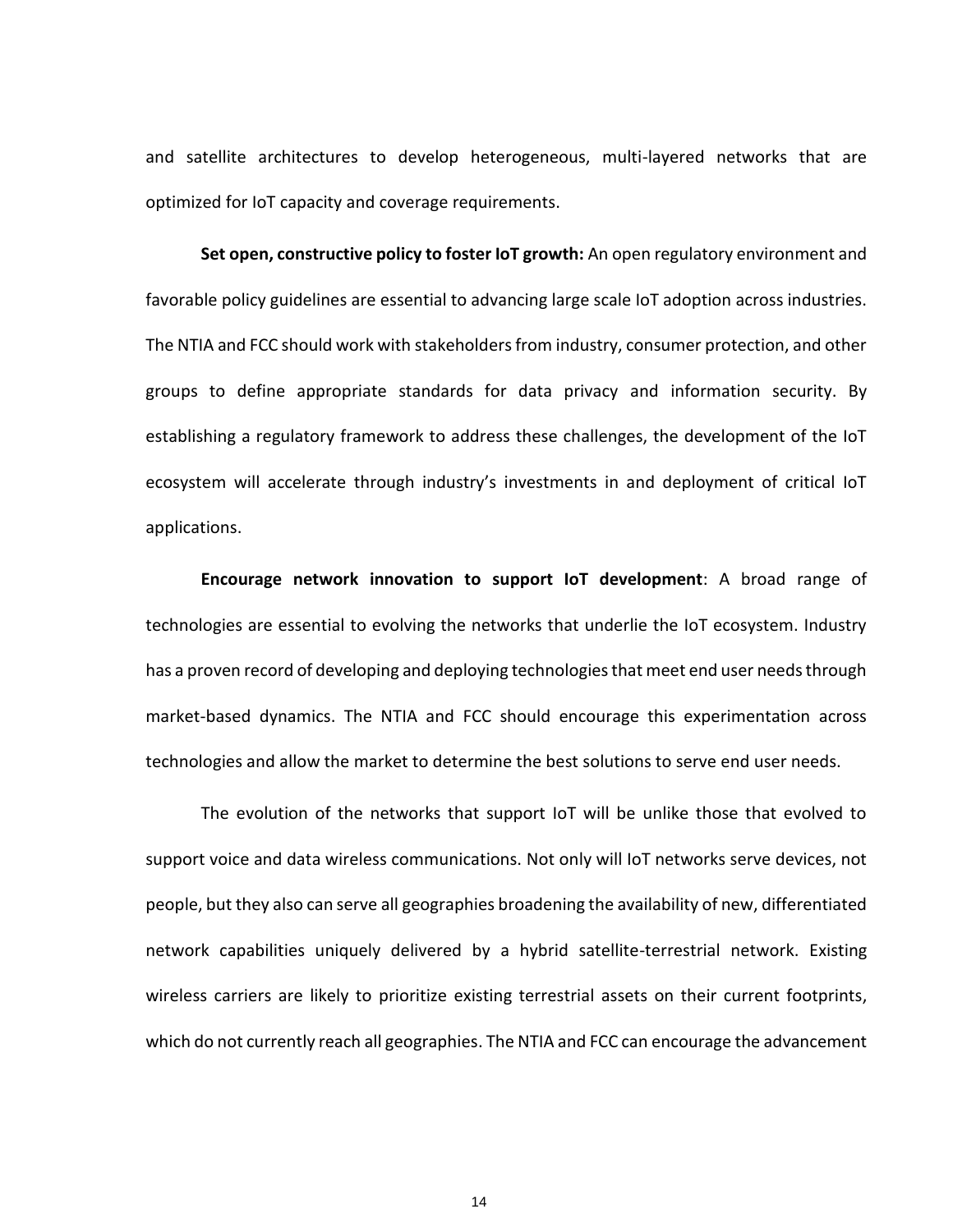of hybrid network technology to accelerate the deployment of next-generation/5G IoT solutions across high-potential applications in the near future.

**Promote collaboration among industry and government**: Long-term success for the US IoT ecosystem requires partnership between industry, the NTIA, and the FCC. Industry must lead in identifying and executing on an IoT vision that results in a robust ecosystem, capable of harnessing intelligent analytics and big data. Simultaneously, a public policy framework developed by NTIA and the FCC must promote critical capabilities, including privacy and security.

#### **3.2 The proliferation of IoT will fuel economic growth across a wide range of industries**

The arrival of IoT represents a transformative shift for the economy. Through missioncritical IoT applications across a wide range of industries, the US can reap significant economic benefits, including increased competitiveness in domestic manufacturing, improved natural resource utilization in agriculture, and the creation of higher value jobs that rely on academic backgrounds in STEM: science, technology, engineering, and math.

While IoT connectivity in both enterprise and consumer settings will likely become pervasive in the next decade, the most significant value for the US economy will result from enterprise IoT applications, particularly those that focus on industrials such as manufacturing, agriculture, and infrastructure. The pace of change across industries will be rapid, with analysts predicting IoT hardware spending in excess of \$2.5 million per minute by 2016.<sup>12</sup> Similarly, the number of discrete devices connected to the IoT ecosystem is projected to reach 21 billion by

<sup>&</sup>lt;sup>12</sup> Gartner, Gartner Says It's Not Just About Big Data; It's What You Do With It: Welcome to the Algorithmic Economy, http://www.gartner.com/newsroom/id/3142917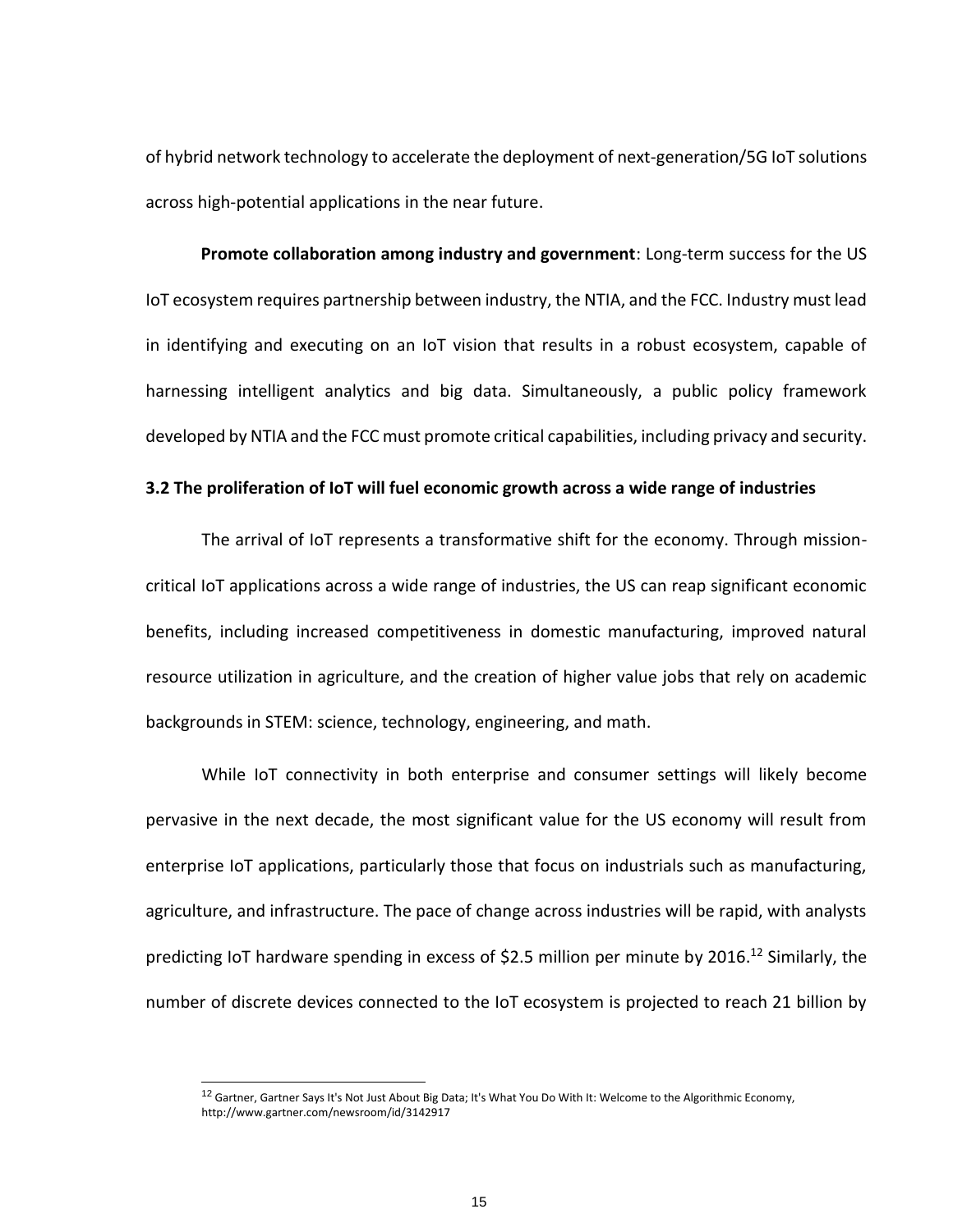2020,<sup>13</sup> with two-thirds representing "things" that monitor, control, analyze, and optimize the world.<sup>14</sup>

IoT deployment will catalyze the advent of Industry 4.0 and promote US economic competitiveness in the industrials sectors: manufacturing, transportation, infrastructure, energy, and agriculture, among others. The term 'Industry 4.0' refers to the combination of several major innovations in digital technology, all now coming to maturity, poised to transform the energy and manufacturing sectors.<sup>15</sup> These technologies include advanced robotics and artificial intelligence; sophisticated sensors; cloud computing; data capture and analytics; digital fabrication; software-as-a-service and other new marketing models; platforms that use algorithms to direct motor vehicles; and the embedding of all these elements in an interoperable global value chain, shared by many companies from many countries. While these technologies are often thought of separately, when joined together they integrate the physical and virtual worlds. This change enables a powerful new way of organizing global operations: bringing speed of software to large-scale machine production. The tangible benefits of IoT, including lower production costs, higher crop yields, and reduction in traffic accidents, are significant. Several examples, which can be applied through advanced networks, include:

**IoT applications in manufacturing are projected to create \$2.3 trillion in global value**

**by 2025:<sup>16</sup>** This value is primarily driven by data generated and collected through smart sensors

<sup>&</sup>lt;sup>13</sup> Gartner, Gartner Says 6.4 Billion Connected "Things" Will Be in Use in 2016, Up 30 Percent From 2015, http://www.gartner.com/newsroom/id/3165317

<sup>14</sup> Strategy + Business, A Strategist's Guide to the Internet of Things, http://www.strategy-business.com/article/00294?gko=a9303

<sup>15</sup> Strategy + Business, A Strategist's Guide to Industry 4.0[, http://www.strategy-business.com/article/A-Strategists-Guide-to-](http://www.strategy-business.com/article/A-Strategists-Guide-to-Industry-4.0)[Industry-4.0](http://www.strategy-business.com/article/A-Strategists-Guide-to-Industry-4.0)

<sup>&</sup>lt;sup>16</sup> Intel, A Guide to the Internet of Things, http://www.intel.com/content/dam/www/public/us/en/images/iot/guide-to-iot-infographic.png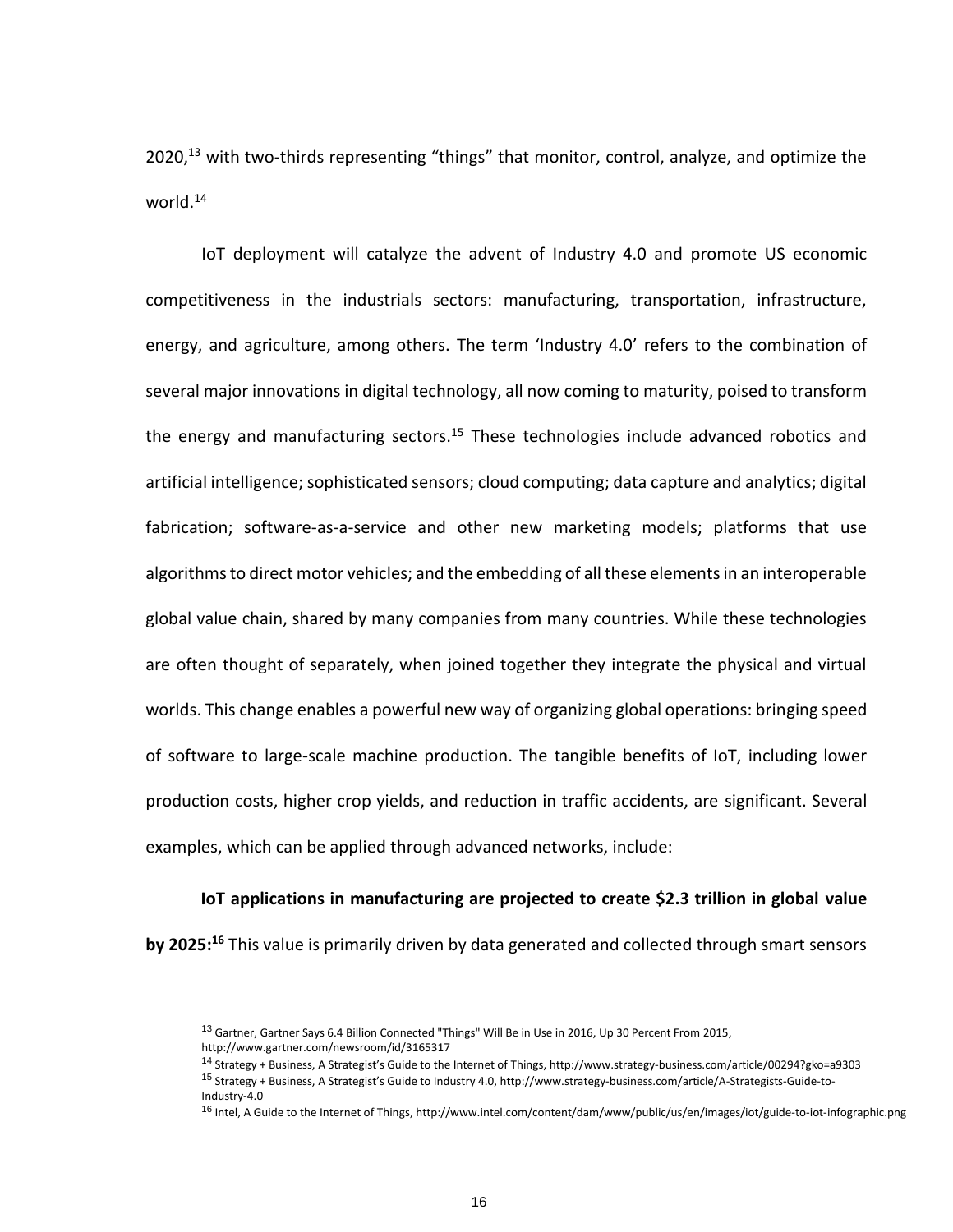installed across the production value chain, which will enhance operating practices, detect maintenance issues, automate procedures, and safeguard workers.

Through these advances, US manufacturers will gain a significant competitive advantage by lowering costs and enabling production efficiencies, reinvigorating domestic production, and allowing US manufacturers to compete with low-cost manufacturers globally. Further, the deployment and management of IoT in manufacturing will create demand for next-generation high-skilled jobs. Nearly 25% of all manufacturers have begun implementing IoT technologies, and the number of participants is expected to reach 80% by 2025. $^{17}$ 

**IoT applications in agriculture are anticipated to generate \$100 billion in benefits by 2025**: <sup>18</sup> Improvements in smart farming, applied through sensors to gather detailed data ranging from soil moisture and nutrient level to optimal harvest times, will provide higher crop yields and improved resource conservation. Because less than two percent of the US population now works in agriculture, these benefits are amplified by enabling ever-greater output from very finite field space.

**IoT applications through autonomous vehicles are anticipated to create \$871 billion in social benefits annually:** The scope of automation is broad, including the calculation of a score that warns of bad drivers nearby to real time, navigation systems that suggest safer alternative routes, real-time traffic management to alleviate traffic jams, and P2P-enabled automation that helps vehicles avoid traffic accidents altogether, potentially eliminating the \$871 billion annual

<sup>&</sup>lt;sup>17</sup> U.K. Government Office for Science, The Internet of Things Report,

http://www.intel.com/content/dam/www/public/us/en/images/iot/guide-to-iot-infographic.png

<sup>18</sup> McKinsey, Disruptive Technologies, http://www.mckinsey.com/business-functions/business-technology/our-insights/disruptive-technologies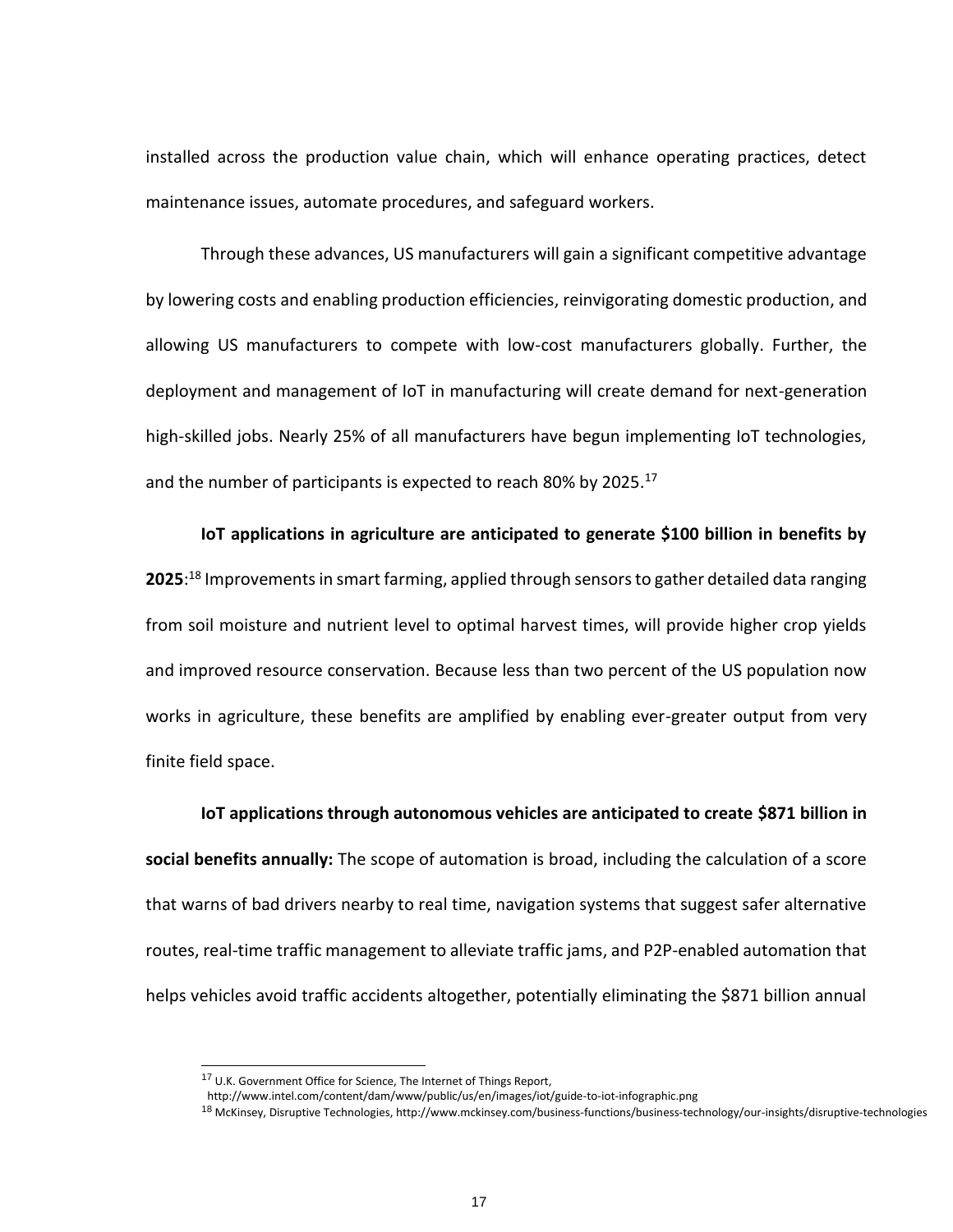cost of vehicular crashes in the US.<sup>19</sup> Ultimately, IoT-enabled automation will allow cars to operate completely independently to transport people and things, serving as taxis, buses, and delivery vehicles.

As a pervasively-connected IoT ecosystem enables autonomous vehicles, additional revenue opportunities will emerge for businesses that are willing to subsidize the cost of a car in order to capture the lifetime value of a connected driver, as well as for local municipalities that capture usage data to assign taxes based on consumption. Society stands to benefit a great deal from these new applications, providing greater safety and productivity.

While industry is leading the effort to make this vision a reality, government has the opportunity to lay the groundwork through investment in smart highway infrastructure and roadway electronics. The construction of NRTK (Network Real Time Kinematic) can add an enhanced level of precision to this "smart" infrastructure. An RTK network provides superior precision location, using a network of reference stations to send correction information to devices that allow for refinement of an object's position, correcting for minor errors due to weather and signal distortions. Government encouragement of this technology can support a variety of IoT applications that will require precise location to function properly.

**The advent of smart cities will allow municipalities to share information across departments and services:** Smart cities refer to advanced urban developments that will share information among public assets, including emergency response teams, water facilities,

<sup>&</sup>lt;sup>19</sup> U.S. Department of Transportation, NHTSA, The Economic and Societal Impact of Motor Vehicle Crashes: http://www-nrd.nhtsa.dot.gov/Pubs/812013.pdf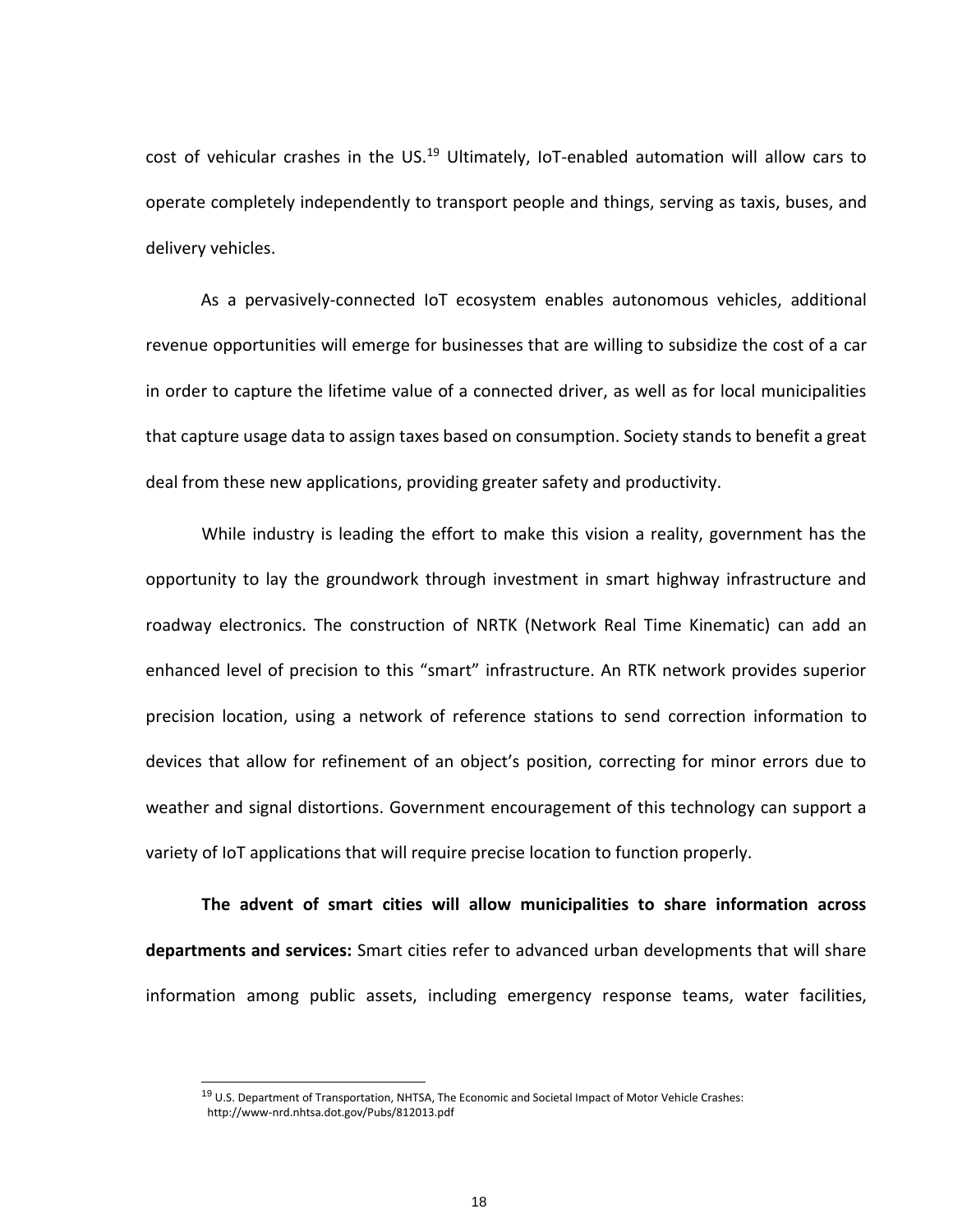libraries, and many others. Smart cities will evolve at different rates and in manners unique to their geographic locations. Like cities today, smart cities will be heterogeneous. Deployments in densely populated urban centers such as New York and Los Angeles will require vastly different infrastructure than those serving suburban and rural geographies. Objects providing information to emergency responders, utilities providers, and transportation operators should be using connected networks of different types to ensure pervasive, ultra-reliable, and secure connections. The US can take a proactive approach in preparing for smart cities to ensure the proper infrastructure is deployed to support their growth.

## **3.3 Industry and government can effectively encourage IoT innovation by fostering a competitive market for network services**

The sustainable vibrancy of the IoT ecosystem requires a competitive market for network services that encourages innovative new architectures and solutions to support an everincreasing number of connected objects. The NTIA and FCC can encourage the development of a competitive and innovative market for services through the development of heterogeneous and multi-layered networks, optimized for IoT capacity and coverage requirements. Specifically, government can foster a competitive market by supporting diverse technology architectures and encouraging market entrants of all sizes and types.

**Employ diverse technology architectures**: Industry has a demonstrated track record of developing and evolving technologies that satisfy demand. The present IoT ecosystem is in the early stages of development, and government can foster the natural development of this market by enabling the efficient application of existing spectrum assets across terrestrial and satellite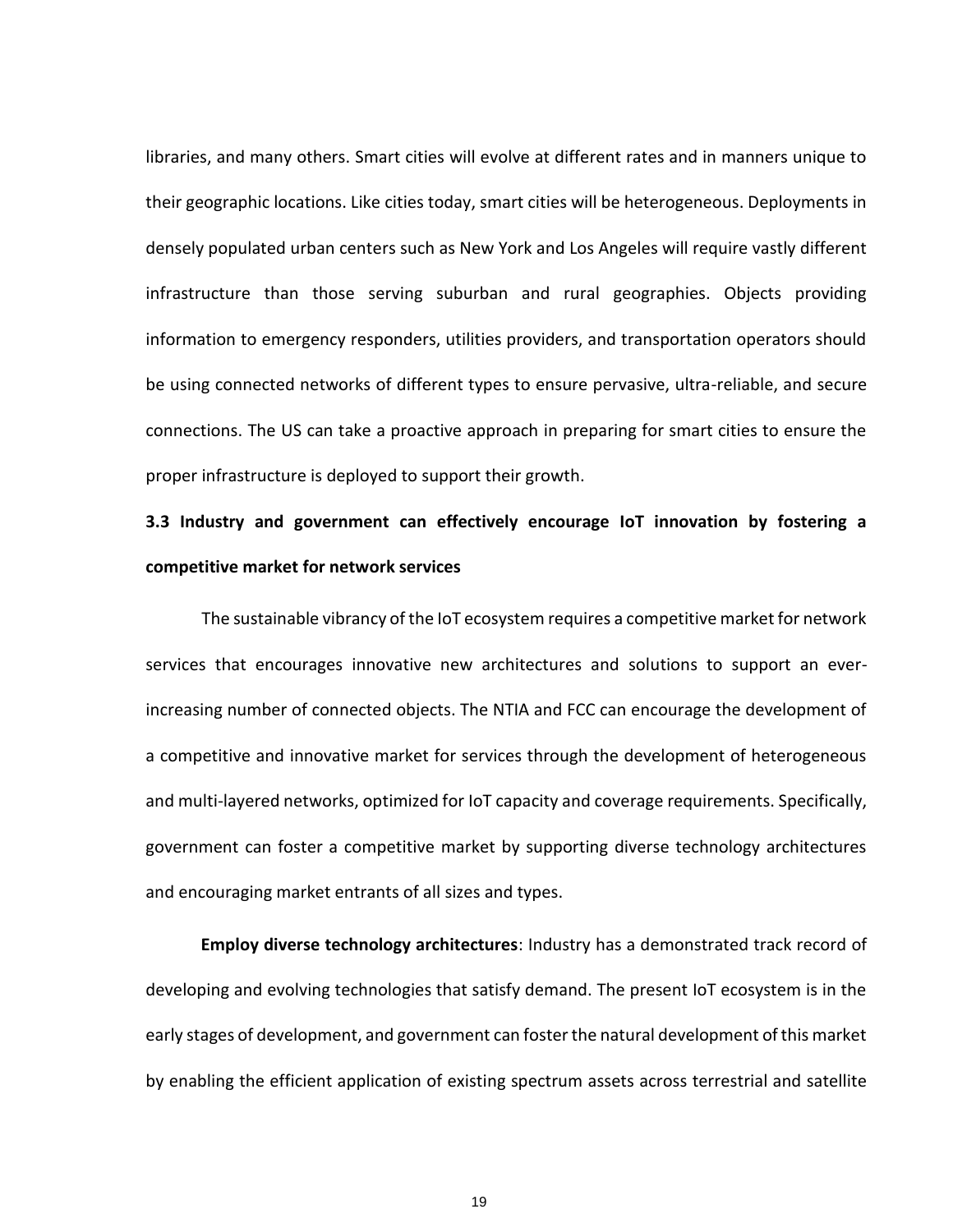architectures. Through terrestrial networks, providers can satisfy bandwidth-hungry streams, while satellites will efficiently provide ubiquitous "command and control" coverage to enable critical network functionality in underserved rural geographies.

**Encourage IoT network innovation through competitive service providers**: Innovation in IoT network services will be led by competitive providers who are focused on the development of a vibrant IoT ecosystem. While incumbent providers will play an important role in scaling networks, these developments are largely incremental add-ons tied to ongoing 4G network upgrades. To capture the full growth and transformative benefits of nextgeneration/5G IoT, policymakers should encourage the presence of small, dynamic providers focused on developing and deploying greenfield capabilities that optimize services for IoT and ultra-reliable 5G use cases.

### **4. Enabling IoT Will Support US Leadership**

The Internet of Things offers an unprecedented opportunity to improve quality of life, enable new services, increase economic productivity and efficiency, and address a wide range of societal challenges. Additionally, US leadership in IoT will enable U.S. economic competitiveness and reinvigorate a range of industries, including the manufacturing, transportation, infrastructure, energy, and agriculture sectors, among others. The expected economic benefits, technological advances, and social impacts of IoT are significant and warrant the attention and consideration of the NTIA, FCC, and US government at large.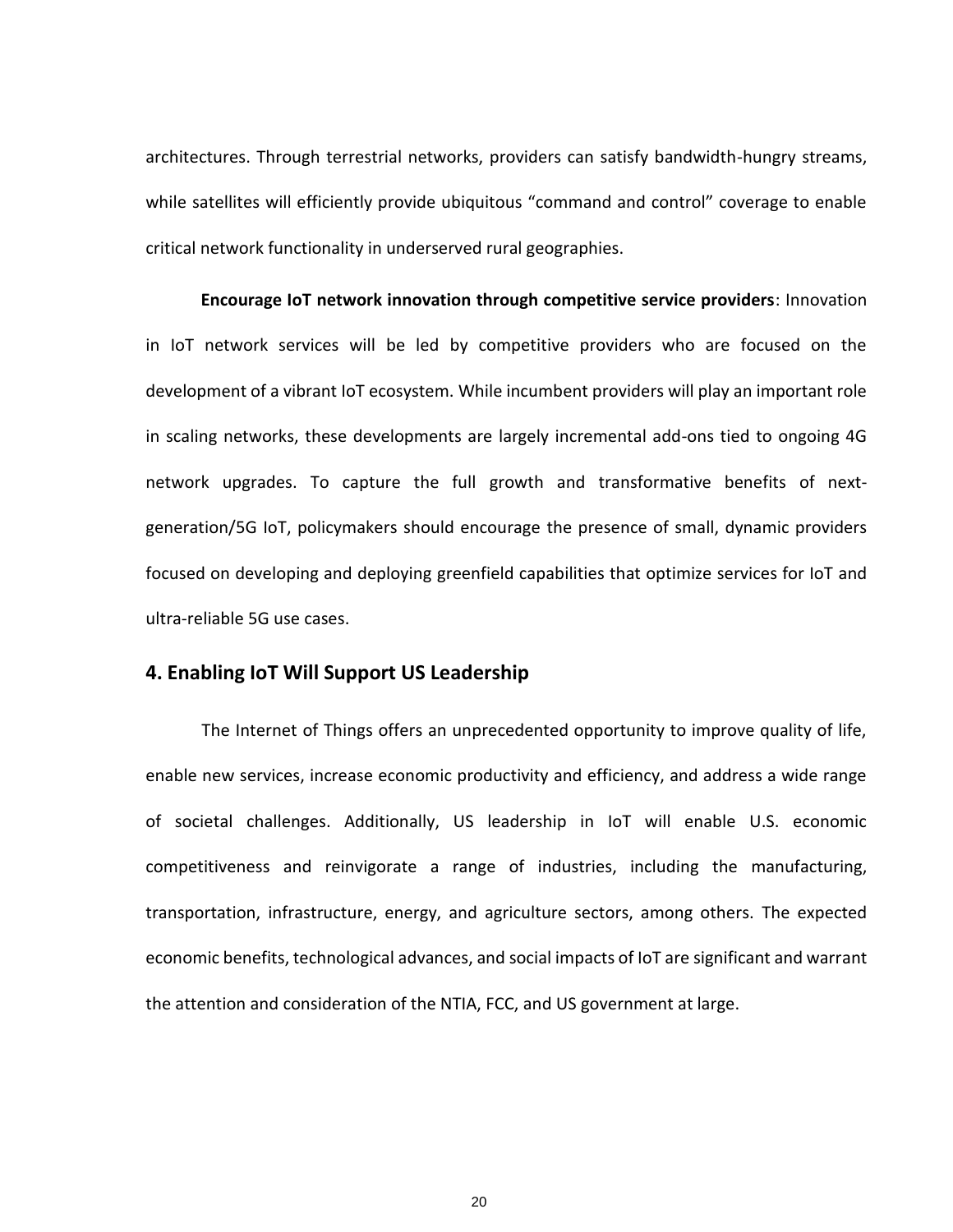Both industry and government must be expeditious in allocating resources and addressing challenges to enable the US IoT ecosystem to achieve its full potential. Important initiatives that the government must support include:

- **Making available new sources of licensed spectrum:** Existing network operators are continuing to invest in newly-available spectrum and network infrastructure to meet the growing demand from existing mobile broadband customers. The challenge comes when we ask those same operators to dedicate those same frequencies to next-generation/5G IoT. The NTIA should collaborate with other government agencies to prioritize spectrum sharing for flexible terrestrial and satellite use especially in mid-band which is ideally suited for high-quality and reliable mobile coverage.
- **Providing for mission-critical support:** Mission-critical IoT applications offer some of the most striking opportunities for the US economy and society. Government has a vested interest in ensuring that the mission-critical IoT is properly provisioned with licensed, mid-band spectrum in order to ensure pervasive connectivity regardless of location.
- **Encouraging a competitive and innovative environment:** A competitive market is essential to realizing the full potential of IoT. Dynamic, innovative network service providers are focused on developing next-generation IoT optimized architectures that enable some of the most promising 5G use cases today, and which will accelerate the broader development of a vibrant IoT ecosystem.